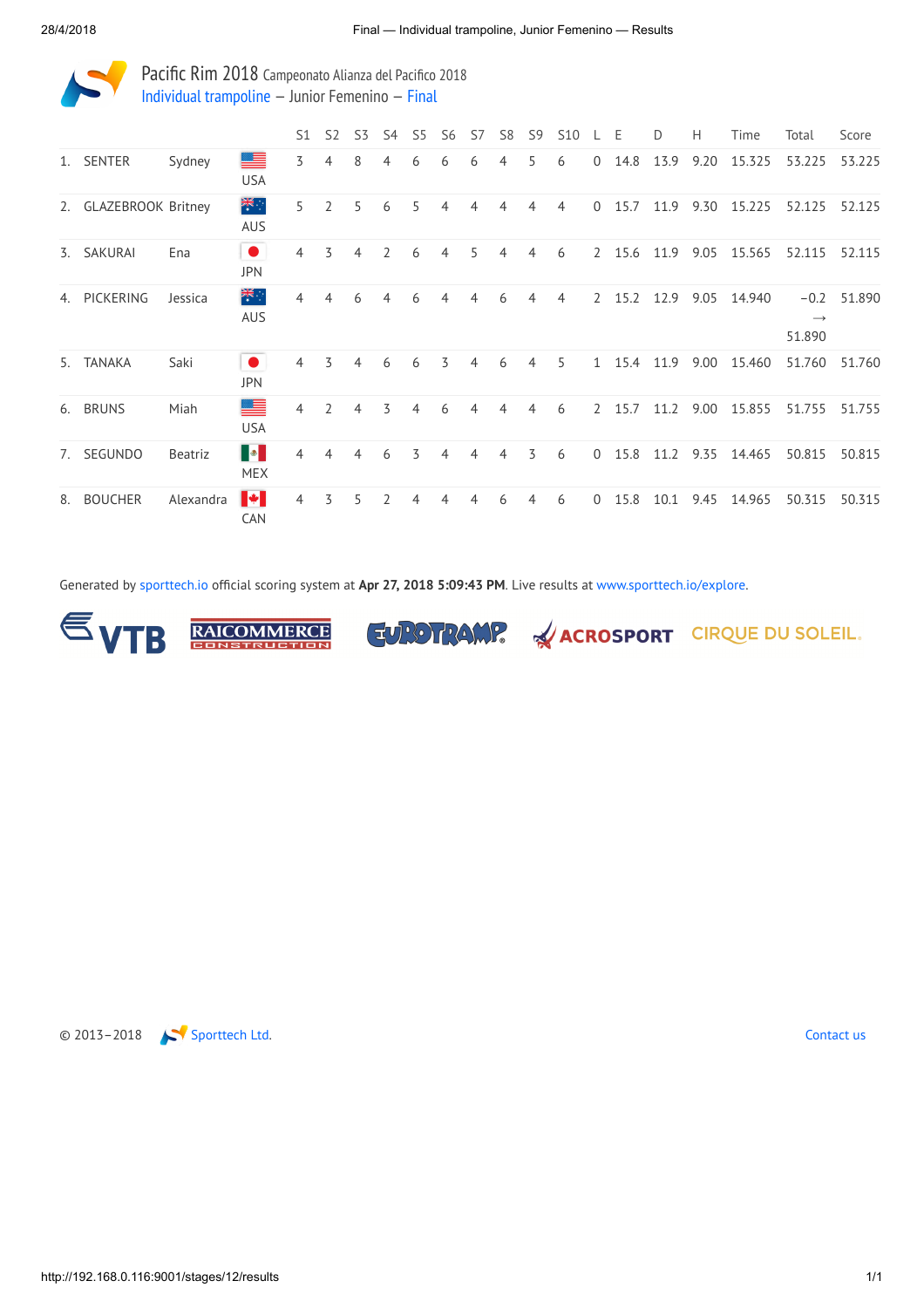

Pacific Rim 2018 Campeonato Alianza del Pacifico 2018 Individual [trampoline](http://192.168.0.116:9001/event/TRA) — Junior Masculino — [Final](http://192.168.0.116:9001/stages/13)

|    |                     |          |                                                   | S1             | S <sub>2</sub> | S3             | S4 | S <sub>5</sub> | S <sub>6</sub> | S7 | S <sub>8</sub> | S <sub>9</sub> | <b>S10</b> |                | Е       | D    | Н    | Time   | Total  | Score  |
|----|---------------------|----------|---------------------------------------------------|----------------|----------------|----------------|----|----------------|----------------|----|----------------|----------------|------------|----------------|---------|------|------|--------|--------|--------|
| 1. | NISHIOKA            | Ryusei   | $\bullet$<br><b>JPN</b>                           | 4              | 4              | 3              | 4  | 2              | 3              | 4  | $\overline{2}$ | 4              | 5          |                | 3, 16.2 | 13.9 | 9.30 | 17.140 | 56.540 | 56.540 |
|    | 2. GILBERT          | Logan    | ▀<br><b>USA</b>                                   | 4              | $\overline{2}$ | 4              | 4  | 5              | 4              | 4  | 4              | 4              | 6          |                | 1 15.8  | 14.2 | 9.30 | 16.000 | 55.300 | 55.300 |
| 3. | <b>CHRISTIE</b>     | Liam     | 米<br><b>AUS</b>                                   | 5              | 4              | 5              |    | 5              | 4              |    | 4              | 4              | 6          | 2              | 15.3    | 14.4 | 9.55 | 15.670 | 54.920 | 54.920 |
| 4. | RODRIGUEZ Victor    |          | $\blacksquare \bullet \blacksquare$<br><b>MEX</b> | $\overline{4}$ | 3              | 6              | 4  | 6              | 4              | 4  | 4              | 4              | 6          |                | 2 15.3  | 13.5 | 9.00 | 16.735 | 54.535 | 54.535 |
|    | 5. RAMACCHI Zachary |          | ▀<br><b>USA</b>                                   | 5              | 4              | 5.             | 4  | 6              | 4              | 6  | 5              | 6              | 6          | 6              | 14.3    | 14.0 | 9.45 | 15.950 | 53.700 | 53.700 |
|    | 6. PARRA            | Santiago | _<br><b>COL</b>                                   | 4              | 4              | 6              | 4  | 6              | 6              | 6  | 4              | 4              | 4          | $\overline{0}$ | 15.2    | 13.8 | 8.70 | 15.135 | 52.835 | 52.835 |
| 7. | MCLEAN              | Declan   | $\blacktriangleright$<br><b>CAN</b>               | 6              | 6              | 4              | 6  | 6              | 8              | 6  | 5              | 6              | 6          | 4              | 13.7    | 12.9 | 8.85 | 15.225 | 50.675 | 50.675 |
| 8. | NAKAYAMA Motoki     |          | $\bullet$<br><b>JPN</b>                           | $\overline{2}$ | $\overline{4}$ | $\overline{4}$ |    |                |                |    |                |                |            |                | 5.0     | 4.2  | 2.55 | 5.175  | 16.925 | 16.925 |

Generated by [sporttech.io](https://sporttech.io/) official scoring system at Apr 27, 2018 4:23:23 PM. Live results at [www.sporttech.io/explore.](https://sporttech.io/explore)



**RAICOMMERCE** 





EUROTRAMP. & ACROSPORT CIRQUE DU SOLEIL.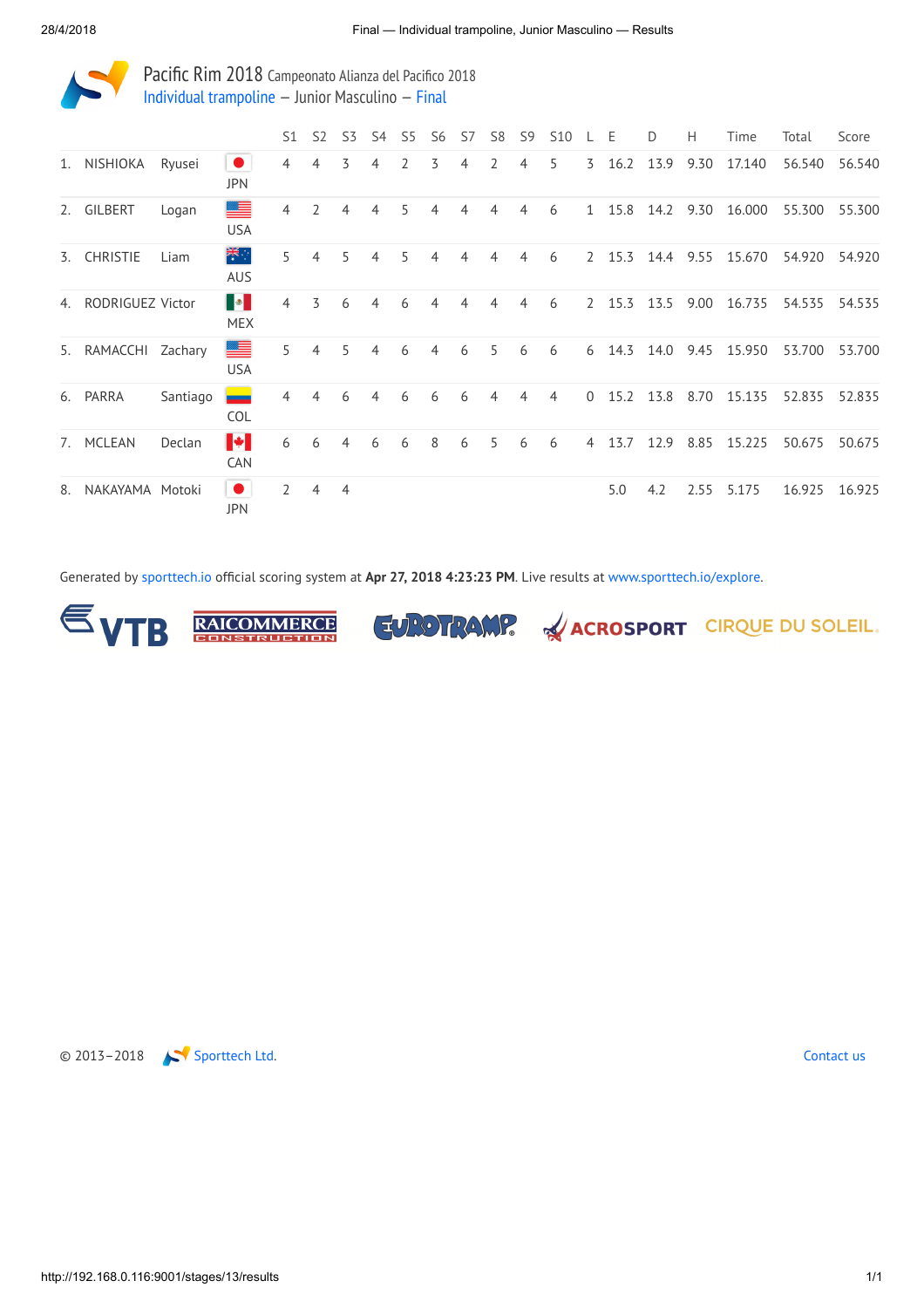

Pacific Rim 2018 Campeonato Alianza del Pacifico 2018 Individual [trampoline](http://192.168.0.116:9001/event/TRA) — Senior Femenino — [Final](http://192.168.0.116:9001/stages/25)

|    |                        |          |                                                                                                                        | S <sub>1</sub> | S <sub>2</sub> | S <sub>3</sub> | S4             | S <sub>5</sub> | S <sub>6</sub> | S7 | S <sub>8</sub> | S <sub>9</sub> | <b>S10</b>     |                | Ε    | D    | Н    | Time   | Total                             | Score  |
|----|------------------------|----------|------------------------------------------------------------------------------------------------------------------------|----------------|----------------|----------------|----------------|----------------|----------------|----|----------------|----------------|----------------|----------------|------|------|------|--------|-----------------------------------|--------|
| 1. | NAKANO                 | Rana     | $\bullet$<br><b>JPN</b>                                                                                                | $\overline{4}$ | 3              | 5              | 6              | 5              | 6              | 4  | 6              | 4              | 6              | $\overline{0}$ | 15.1 | 14.6 | 9.05 | 16.090 | $-0.2$<br>$\rightarrow$<br>54.640 | 54.640 |
|    | 2. SATAKE              | Reina    | $\bullet$<br><b>JPN</b>                                                                                                | 4              | 5              | 4              | 6              | 5              | 4              | 6  | 4              | 4              | $\overline{4}$ | $\mathbf{0}$   | 15.4 | 14.3 | 9.40 | 15.400 | 54.500                            | 54.500 |
|    | 3. NAVARRO             | Dafne    | <b>B</b><br><b>MEX</b>                                                                                                 | $\overline{4}$ | 3              | 6              | $\overline{2}$ | 6              | 4              | 6  | 4              | 4              | 6              | $\overline{3}$ | 15.2 | 13.8 | 9.55 | 15.140 | 53.690                            | 53.690 |
| 4. | <b>VAN</b><br>RENSBURG | Leanne   | 米<br><b>AUS</b>                                                                                                        | 6              | $\overline{4}$ | 5              | 4              | 6              | $\overline{2}$ | 4  | 4              | 4              | 6              | $\overline{2}$ | 15.3 | 12.5 | 9.15 | 14.790 | $-0.2$<br>$\rightarrow$<br>51.540 | 51.540 |
|    | 5. FLORES              | Melissa  | $\begin{array}{ c c c }\hline \multicolumn{1}{ c }{\bullet} & \multicolumn{1}{ c }{\bullet} \end{array}$<br><b>MEX</b> | 4              | 3              | 5              | 4              | $\overline{2}$ | $\mathcal{P}$  | 4  | 6              | 5              | $\overline{7}$ | $\overline{4}$ | 15.4 | 10.6 | 9.20 | 14.840 | 50.040                            | 50.040 |
|    | 6. STEVENS             | Jessica  | ▀<br><b>USA</b>                                                                                                        | 6              | 4              | 8              | 6              | 6              | 6              | 8  | $\overline{7}$ | 6              | 8              | $\overline{4}$ | 13.1 | 10.7 | 8.95 | 15.355 | 48.105                            | 48.105 |
|    | 7. ROUX                | Laurence | $\blacktriangleright$<br>CAN                                                                                           | 4              | 6              | 6              | 5              | 4              | 6              | 6  | 8              | 5              | 8              | $\overline{4}$ | 13.8 | 10.7 | 8.60 | 14.790 | 47.890                            | 47.890 |
| 8. | HERNÁNDEZ Katish       |          | COL                                                                                                                    | $\overline{4}$ |                |                |                |                |                |    |                |                |                |                | 1.6  | 2.0  | 1.00 | 1.715  | 6.315                             | 6.315  |

Generated by [sporttech.io](https://sporttech.io/) official scoring system at Apr 27, 2018 7:34:20 PM. Live results at [www.sporttech.io/explore.](https://sporttech.io/explore)









## EUROTRAMP. & ACROSPORT CIRQUE DU SOLEIL.